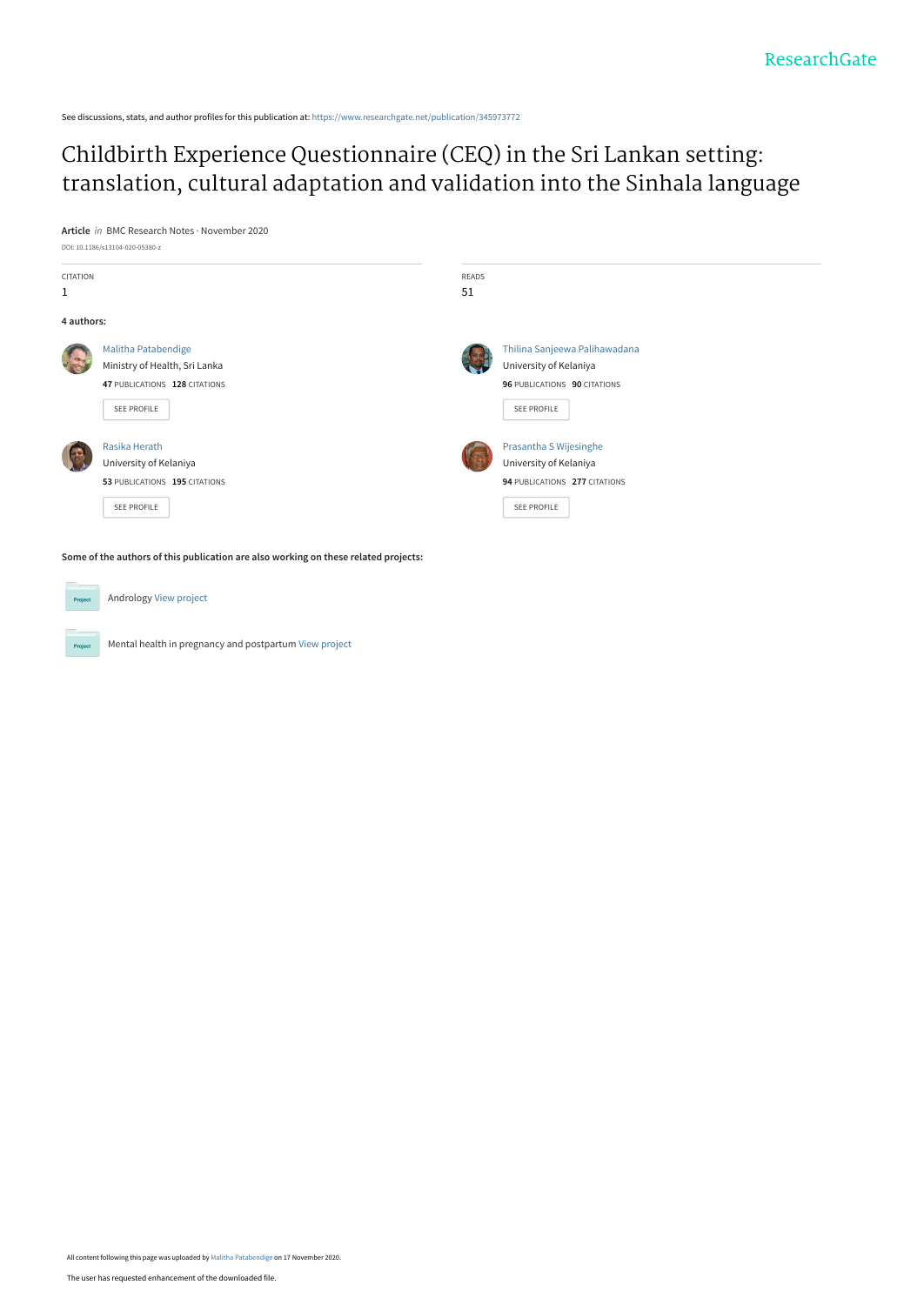## **RESEARCH NOTE**

**Open Access**

# Childbirth Experience Questionnaire (CEQ) in the Sri Lankan setting: translation, cultural adaptation and validation into the Sinhala language

Malitha Patabendige<sup>1\*</sup><sup>®</sup>[,](http://orcid.org/0000-0002-4092-7092) Thilina S. Palihawadana<sup>2</sup>, Rasika P. Herath<sup>2</sup> and Prasantha S. Wijesinghe<sup>2</sup>

### **Abstract**

**Objective:** To adapt the CEQ into Sri Lankan Sinhala cultural context and to determine the psychometric properties of CEQ. This would yield an opportunity to evaluate childbirth experience among Lankan population.

**Results:** Out of 390, 226 (57.9%) postnatal mothers completed the CEQ after 1 month postpartum. Face validity and content validity were demonstrated with all participants stating that CEQ was easy to understand and complete. For reliability, internal consistency was acceptable for the overall score (0.85) and for all four domains in CEQ (0.65, 0.80, 0.70, 0.83 for "own capacity", "professional support", "perceived safety" and "participation", respectively). A weighted kappa of 0.61–0.80 for all 22 items in CEQ demonstrated a good test–retest reliability. This Sri Lankan version showed ft statistics in line with standard recommendations in exploratory factor analysis. Women with spontaneous onset of labour (except for "professional support" in women with spontaneous onset of labour) and women with a normal birth showed signifcantly higher CEQ scores. However, oxytocin augmentation could not yield a diference in CEQ scores.

**Keywords:** Childbirth experience questionnaire, Birth satisfaction, Low-resource settings

#### **Introduction**

Childbirth Experience Questionnaire (CEQ) was derived and validated among frst-time mothers in 2010 in Sweden  $[1]$  $[1]$ . It has been validated into several languages  $[2-6]$  $[2-6]$ .

#### **Main text**

CEQ measures four domains of the woman's childbirth experience. Those are Own capacity, Professional support, Perceived safety and Participation, comprising of 22 items [[2,](#page-6-1) [7](#page-6-3)]. CEQ is a self-administered tool to assess

Full list of author information is available at the end of the article



experience of women in diferent aspects of their labour and childbirth [\[7](#page-6-3)].

Women's perceptions and experiences in childbirth are being barely evaluated in the Sri Lankan setting despite relatively better maternal and neonatal statistics in the region [[8\]](#page-6-4). Every year 25–30 women commit suicide during pregnancy or within 1 year after birth in Sri Lanka [[9\]](#page-6-5). Psychological morbidity among pregnant and postnatal mothers is an important area. Therefore, there is an urgent need to evaluate the quality of maternity care. CEQ seems to be the frst tool validated in Sri Lanka aiming to assess childbirth experience. This would yield an opportunity to evaluate childbirth experience among Lankan population.

Objectives were to conduct a linguistic translation, cultural adaptation and to conduct a validation study

© The Author(s) 2020. This article is licensed under a Creative Commons Attribution 4.0 International License, which permits use, sharing, adaptation, distribution and reproduction in any medium or format, as long as you give appropriate credit to the original author(s) and the source, provide a link to the Creative Commons licence, and indicate if changes were made. The images or other third party material in this article are included in the article's Creative Commons licence, unless indicated otherwise in a credit line to the material. If material is not included in the article's Creative Commons licence and your intended use is not permitted by statutory regulation or exceeds the permitted use, you will need to obtain permission directly from the copyright holder. To view a copy of this licence, visit [http://creativeco](http://creativecommons.org/licenses/by/4.0/) [mmons.org/licenses/by/4.0/.](http://creativecommons.org/licenses/by/4.0/) The Creative Commons Public Domain Dedication waiver ([http://creativecommons.org/publicdomain/](http://creativecommons.org/publicdomain/zero/1.0/) [zero/1.0/\)](http://creativecommons.org/publicdomain/zero/1.0/) applies to the data made available in this article, unless otherwise stated in a credit line to the data.

<sup>\*</sup>Correspondence: mpatabendige@gmail.com

<sup>&</sup>lt;sup>1</sup> University Obstetrics Unit, North Colombo Teaching Hospital (NCTH), Ragama, Sri Lanka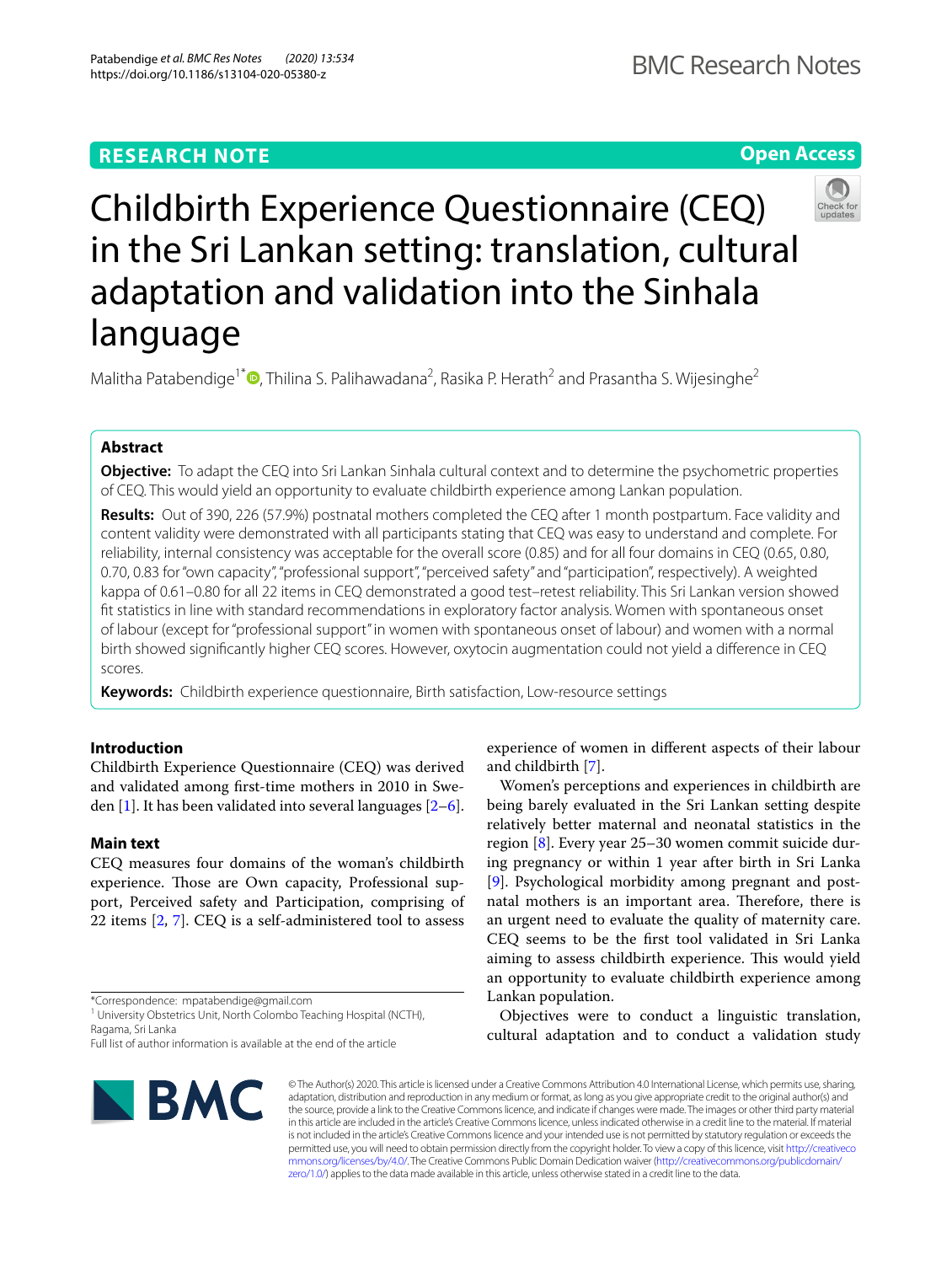assessing the psychometric properties of the Sinhala version of the CEQ.

#### **Method**

#### *Design and setting*

A questionnaire validation study was carried out to translate and validate the CEQ from English to Sinhala at University Obstetrics Unit, North Colombo Teaching Hospital, Ragama, Sri Lanka. The original English language CEQ was translated into Sinhala language according to the standard validation principles as recommended by the World Health Organization (WHO) [[10\]](#page-6-6). Cultural adaptation was further supported by the guidance given by Wild et al. [\[11](#page-6-7)]. Study protocol of this study has been published in *BMC Research Notes* Journal in 2019 [[12\]](#page-6-8).

#### *Study population and sample size*

Subjects to control ratio of 1:1 was taken using knowngroups validation. Subjects were women who were nulliparous and undergoing operative births (forceps deliveries, vacuum deliveries, emergency caesarean deliveries). Controls were women who were nulliparous and undergoing normal deliveries. A minimum sample size of 315 was taken considering a 70% expected response rate and 10 times the observed variables [\[7](#page-6-3), [11\]](#page-6-7).

#### *Inclusion and exclusion criteria*

Women who were more than 16 years of age and who have undergone their frst labour and childbirth experience in last 24–48 h (including women who were having a caesarean birth in their latent phase of labour and failed induction of labour) were included. Women who were sending from labour ward and undergoing emergency caesarean birth in last 24–48 h were also included.

Women with intrauterine fetal death or women with their babies were getting admitted to a special baby unit and those who had, a multiple pregnancy, an elective caesarean birth and women who were not educated up to General Certifcate of Education (GCE) Ordinary Level were excluded.

#### *Translation process*

The linguistic translation process was carried out involving following basic steps [[10](#page-6-6)]. Literal translation (forward translation) and adaptation of the English questionnaire into Sinhala lifestyle and cultural context were undertaken by two accredited bilingual native Sinhala speakers. Discussion with obstetricians, labour ward staf and patients as to whether the questionnaire measures what it was designed to measure and that clinically meaningful aspects were not lacking. With their comments, the Sinhala version of questionnaire was revised and rephrased according to Sri Lankan cultural and language context and compiled them into one Sinhala language version. Then, back-translated to English and this translator was blinded from the original English CEQ. All these translators have prior experience in the translation of Person Reported Outcomes (PRO) measures and they are permanent residents in Sri Lanka where the translation is to be used. Review of the back-translation was carried out by the CEQ team at the Sahlgrenska Academy, University of Gothenburg, Sweden. The final Sinhala CEQ version was produced after modifcations, re-translation of necessary items to balance the discrepancies during translation process. Validation study was carried out using this fnal version (Additional fle [1:](#page-5-0) CEQ-Sinhala).

#### *Study instrument‑Sinhala version of the CEQ*

The CEQ consists of 22 items referring to the childbirth experience (Table [2](#page-4-0)). Women's responses to 19 items in CEQ were rated on a 4-point Likert scale and remaining 3 items were evaluated by means of a visual analogue scale (VAS). These VAS scores are then converted into categorical variables facilitating interpretation and analysis;  $0-40=1$ ,  $41-60=2$ ,  $61-80=3$  and  $81-100=4$ . As mentioned in Table [2,](#page-4-0) negatively worded items were reversed.

#### *Data collection procedure*

Eligible women were identifed in the postnatal ward by the investigator and were invited to participate. Two copies of CEQ with two stamped-envelopes were given to each mother and were asked to fll each in 1 month postnatal and 6 weeks postnatal. Reminders were sent after 1 month and 6 weeks as a phone call or a post card.

#### *Data analysis*

Basic demographic characteristics of the data were analysed to see any deviations. Continuous variables were presented as means and standard deviations. Pearson Chi Square test was applied to any diference between categorical variables. Mann–Whitney U test was applied to compare any skewed continuous variables.  $p$  value < 0.05 was considered as statistically signifcant. Face validity, content validity, reliability, construct validity, discriminant validity, test–retest reliability were assessed.

#### *Ethical considerations*

Ethical aspects of this study were reviewed and approved by the Ethical Review Committee, Faculty of Medicine, University of Kelaniya, Ragama, Sri Lanka.

#### **Results**

#### *Participant characteristics*

Of the 390 eligible post-partum women who met the inclusion criteria, 226 (57.9% response rate) women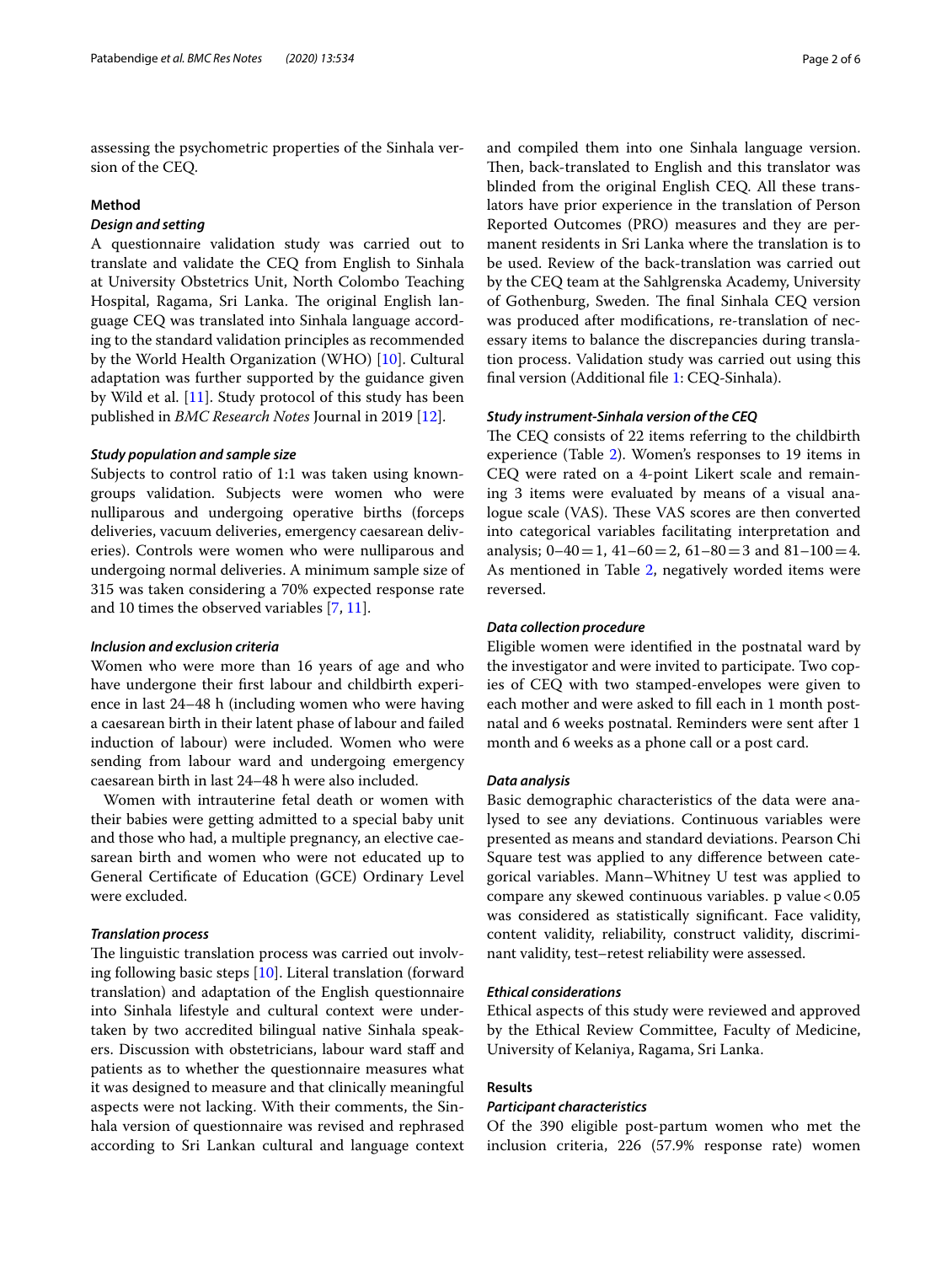had completed and returned the frst CEQ between one and four months after birth. Twelve questionnaires were incomplete and excluded from analysis yielding a fnal sample of 214. Women with higher level of education (G.C.E. Advanced Level passed and above) showed a signifcantly better response rate compared to women educated up to G.C.E. Ordinary Level (p value <  $0.05$ ). Unemployed women also showed a signifcantly better response rate compared to employed women (p value < 0.05). However, level of income, mode of delivery and type of onset of labour did not show any signifcant impact on the response rate. Table [1](#page-3-0) summarizes basic demographic and clinical characteristics.

#### *Face validity*

In a face-to-face interview, 25 postpartum women revealed that items were easy to understand and to complete in 15 min, giving a good face validity.

#### *Content validity*

Labour ward staff  $(n=7)$  and the obstetric expert team mentioned that the questionnaire was easy to understand. According to their responses some changes were

#### <span id="page-3-0"></span>**Table 1 Basic demographic and clinical characteristics of the study participants**

| Characteristics of the study participants ( $n = 214$ ) |            |  |  |  |
|---------------------------------------------------------|------------|--|--|--|
| <b>Variables</b>                                        | n (%)      |  |  |  |
| <b>Education</b>                                        |            |  |  |  |
| G.C.E. O/L passed                                       | 105 (49.1) |  |  |  |
| G.C.E. A/L passed                                       | 84 (39.3)  |  |  |  |
| Diploma/University degree                               | 25(11.6)   |  |  |  |
| Employed                                                | 64 (30.0)  |  |  |  |
| Monthly income in USD                                   |            |  |  |  |
| Less than 110                                           | 2(0.9)     |  |  |  |
| Between 110 and 330                                     | 173 (80.8) |  |  |  |
| More than 330                                           | 39 (18.2)  |  |  |  |
| Maternal age in years, mean (SD)                        | 28.7(4.5)  |  |  |  |
| Gestational age in weeks, mean (SD)                     | 39.5 (1.2) |  |  |  |
| Onset of labour                                         |            |  |  |  |
| Spontaneous                                             | 121 (56.5) |  |  |  |
| More than 12 h of labour duration                       | 2(0.9)     |  |  |  |
| Type of birth                                           |            |  |  |  |
| Normal birth                                            | 162 (75.7) |  |  |  |
| Forceps birth                                           | 5(2.3)     |  |  |  |
| Vacuum birth                                            | 10(4.7)    |  |  |  |
| Caesarean birth                                         | 37 (17.3)  |  |  |  |
| Perineal status after birth                             |            |  |  |  |
| Third/fourth degree tears                               | 2(0.9)     |  |  |  |

G.C.E. O/L: General Certifcate of Education Ordinary Level; G.C.E. A/L: General Certifcate of Education Advanced Level; USD: United States Doller; SD: Standard Deviation

made. "*Midwives devoted enough time to my relative/ relatives*" were used in Sinhala version instead of "*My midwife also devoted enough time to my partner*" in the original version. "*My midwives*" were used instead "*my midwife*".

#### *Reliability*

Sinhala version yielded a good internal consistency as measured by Cronbach's alpha for respective domains (Own capacity 0.65, Professional support 0.80, Perceived safety 0.70, Participation 0.83) and the total scale  $(0.85)$ . Interclass correlation coefficient was  $0.85$  with a p value<0.0001. After deleting "each" item, the reliability of the questionnaire reduced.

Ninety women returned the second CEQ and the quadratic weighted index of agreement (weighted Kappa) for each of the 22 items has presented in Table [2.](#page-4-0) All 22 items were found to have a considerable agreement between the scores gained at 1 month and then 6 weeks postpartum respectively.

#### *Construct validity*

Total 22 items were initially entered in the exploratory factor analysis. The Kaiser-Meyer-Olkin (KMO) value was 0.82, and Bartlett's Test of Sphericity reached statistical significance ( $p < 0.001$ ) supporting the factorability of the correlation matrix. The principle component analysis revealed the presence of six factors with Eigen value exceeding 1, explaining cumulative variance of 63.5% with varimax rotation in the rotated component matrix and scree plot (Additional fle [2:](#page-5-1) Fig. S1).

#### *Discriminant validity*

Known-group validation was applied to assess discriminant validity and details have been summarized in Table [3.](#page-4-1) Only two women had labour duration more than 12 h and therefore labour duration was not taken into account. Women with spontaneous onset of labour and normal birth groups obtained signifcantly higher CEQ scores, when compared to women whose labour had been induced and who had an instrumental birth, respectively. Women who had a spontaneous onset of labour obtained statistically signifcantly higher scores (p value  $<0.05$ ) in each of the following subscales: "own capacity", "perceived safety", "participation" and overall CEQ score, except for "professional support". Women who had a normal birth obtained statistically signifcant higher scores than mothers with an instrumental birth, for all four subscales and overall score.

#### **Discussion**

This study describes a successful transcultural adaptation of the CEQ into Sinhala language in Sri Lankan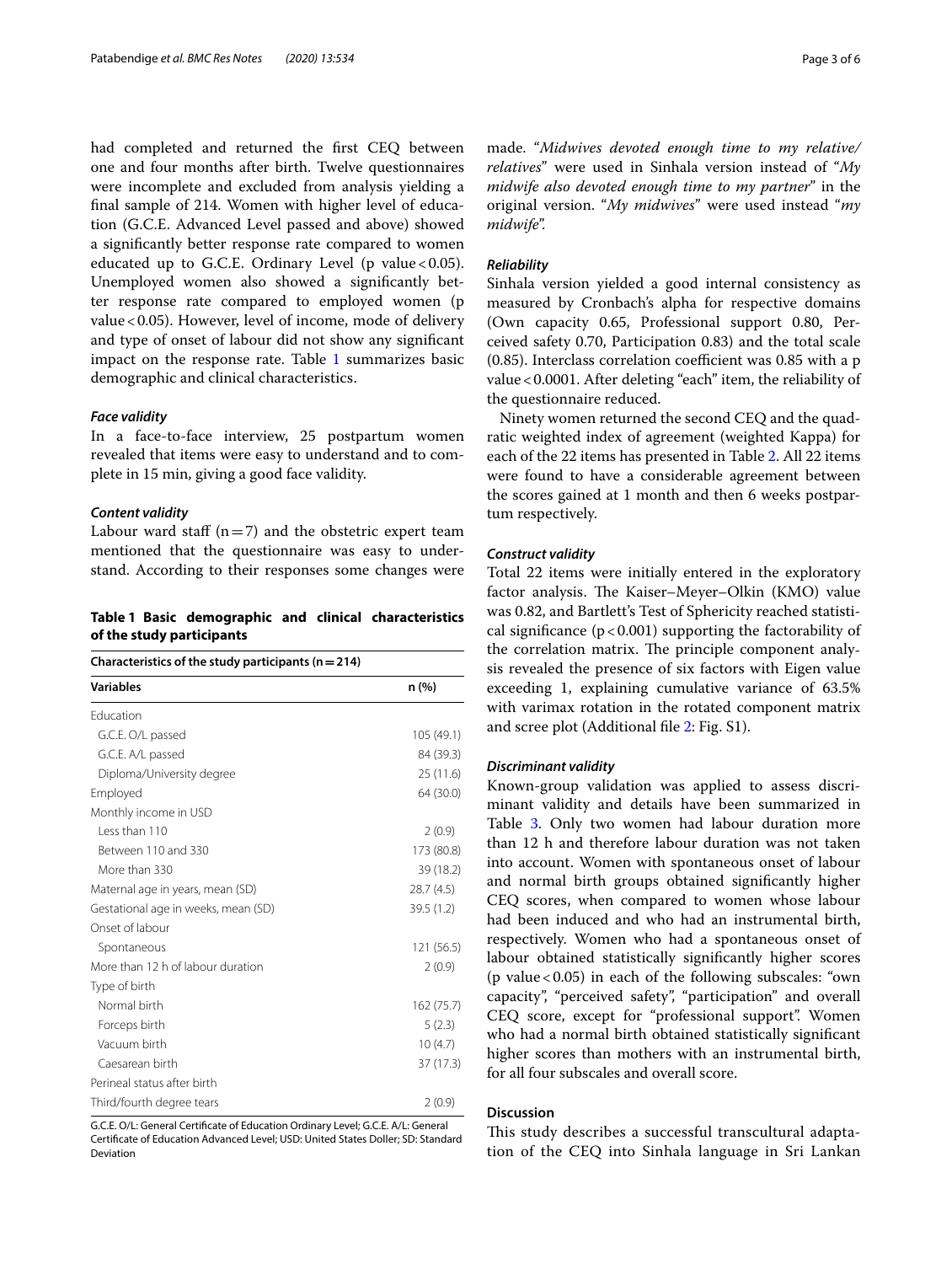#### <span id="page-4-0"></span>**Table 2 Description of 22 items and scores in Childbirth experience questionnaire (CEQ)**

| Item in CEO                                                                        | <b>Total sample</b><br>in each item<br>$(n=214)$ | Mean Score (SD) | Weighted Kappa scores<br>between 1st and 2nd CEO |  |
|------------------------------------------------------------------------------------|--------------------------------------------------|-----------------|--------------------------------------------------|--|
| 1. Labour progressed as I had expected                                             | 214                                              | 3.0(0.9)        | 0.83                                             |  |
| 2. I felt strong                                                                   | 214                                              | 3.4(0.6)        | 0.66                                             |  |
| 3. I felt scared                                                                   | 214                                              | 2.0(0.9)        | 0.74                                             |  |
| 4. I felt strong capable                                                           | 214                                              | 3.5(0.6)        | 0.76                                             |  |
| 5. I felt strong tired <sup>b</sup>                                                | 214                                              | 3.6(0.7)        | 0.71                                             |  |
| 6. I felt happy                                                                    | 214                                              | 3.6(0.7)        | 0.74                                             |  |
| 7. I have many positive memories from the labour process                           | 214                                              | 3.4(0.9)        | 0.69                                             |  |
| 8. I have many negative memories from the labour process <sup>b</sup>              | 214                                              | 3.2(1.0)        | 0.67                                             |  |
| 9. Some of my memories from the labour process make me feel depressed <sup>b</sup> | 214                                              | 3.4(0.9)        | 0.68                                             |  |
| 10. I felt I could choose whether I should be up and moving or lie down            | 21                                               | 2.3(1.1)        | 0.6                                              |  |
| 11. I felt I could choose the delivery position                                    | 214                                              | 2.6(1.1)        | 0.72                                             |  |
| 12. I felt I could choose which pain relief method to use                          | 214                                              | 2.5(1.1)        | 0.70                                             |  |
| 13. Midwives devoted enough time to me                                             | 214                                              | 2.9(0.9)        | 0.67                                             |  |
| 14. Midwives also devoted enough time to my relative/relatives                     | 214                                              | 2.9(0.9)        | 0.71                                             |  |
| 15. Midwives kept me informed about what was happening during labour and<br>birth  | 214                                              | 3.3(0.8)        | 0.82                                             |  |
| 16. Midwives understood my needs.                                                  | 214                                              | 3.4(0.8)        | 0.77                                             |  |
| 17. I felt very well taken care of by the midwives                                 | 214                                              | 3.6(0.7)        | 0.66                                             |  |
| 18. My impression of the medical competence made me feel secures                   | 214                                              | 3.6(0.6)        | 0.65                                             |  |
| 19. I felt that I handled the situation well.                                      | 214                                              | 3.4(0.7)        | 0.71                                             |  |
| 20. Experienced level of labour pain, VAS <sup>a,b</sup>                           | 214                                              | 1.6(0.9)        | 0.65                                             |  |
| 21. Experienced level of control, VAS <sup>a</sup>                                 | 214                                              | 2.9(1.1)        | 0.66                                             |  |
| 22. Experienced level of sense of security, VAS <sup>a</sup>                       | 214                                              | 3.5(0.9)        | 0.68                                             |  |

VAS: Visual Analogue Scale; CEQ: Childbirth Experience Questionnaire

<sup>a</sup> VAS-scales scores were recoded to categorical values,  $0-40=1$ ,  $41-60=2$ ,  $61-80=3$  and  $81-100=4$ 

 $<sup>b</sup>$  Ratings of negatively worded statements are reversed</sup>

#### <span id="page-4-1"></span>**Table 3 Diference between subscale scores and overall score of the CEQ in contrast to known groups-Discriminant validity**

| Known-groups                          | <b>CEQ</b> score |                             |                         |               |                          |  |
|---------------------------------------|------------------|-----------------------------|-------------------------|---------------|--------------------------|--|
|                                       | Own capacity     | <b>Professional support</b> | <b>Perceived safety</b> | Participation | <b>Overall CEO score</b> |  |
| Spontaneous onset of labour $n = 121$ | 2.96(0.42)       | 3.37(0.52)                  | 3.26(0.54)              | 2.57(0.95)    | 3.08(0.42)               |  |
| Induction of labour $n = 93$          | 2.87(0.45)       | 3.33(0.66)                  | 3.09(0.52)              | 2.35(0.92)    | 2.96(0.43)               |  |
| p value <sup>a</sup>                  | 0.04             | 0.86                        | 0.009                   | 0.04          | 0.01                     |  |
| Effect size                           | 0.14             | 0.012                       | 0.18                    | 0.11          | 0.17                     |  |
| No oxytocin augmentation $n = 137$    | 2.95(0.36)       | 3.34(0.57)                  | 3.21(0.49)              | 2.39(0.95)    | 3.03(0.37)               |  |
| Oxytocin augmentation $n = 77$        | 2.87(0.55)       | 3.36(0.62)                  | 3.15(0.64)              | 2.63(0.90)    | 3.02(0.52)               |  |
| p-value <sup>a</sup>                  | 0.49             | 0.54                        | 0.98                    | 0.07          | 0.59                     |  |
| Effect size                           | 0.05             | 0.04                        | 0.001                   | 0.12          | 0.04                     |  |
| Normal birth $n = 162$                | 3.05(0.36)       | 3.49(0.55)                  | 3.29(0.40)              | 2.56(0.93)    | 3.15(0.33)               |  |
| Operative birth $n = 52$              | 2.69(0.54)       | 3.17(0.68)                  | 3.03(0.65)              | 2.26(0.84)    | 2.83(0.53)               |  |
| p-value <sup>a</sup>                  | 0.001            | 0.01                        | 0.04                    | 0.01          | 0.005                    |  |
| Effect size                           | 0.34             | 0.27                        | 0.19                    | 0.18          | 0.3                      |  |

Data has presented as mean (SD)

CEQ: Childbirth Experience Questionnaire

a Mann–Whitney U-test was used to compute p-values as the scores were not parametrically distributed. Operative birth consists of caesarean and instrumental births. Overall score for the CEQ is the mean score of its 4 subscales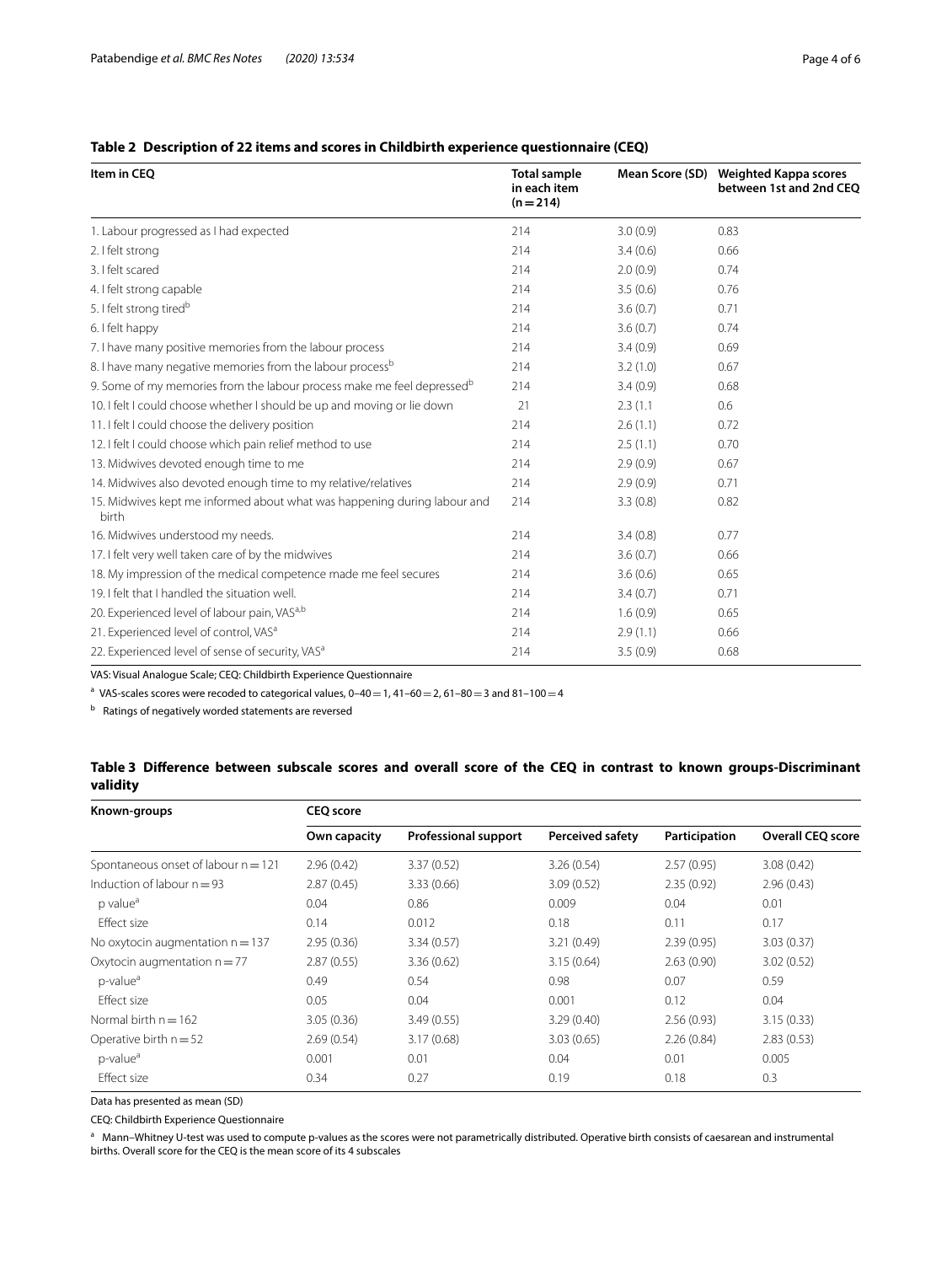context. Sinhala version of the CEQ (CEQ-Sinhala) has shown to be a valid and reliable tool to assess childbirth experience among Sinhala speaking Sri Lankan women. To improve maternal healthcare services in a society, mothers' opinions and expectations should be taken into account [\[13](#page-6-9), [14\]](#page-6-10). Larkin et al, further elaborates that identifcation of the core attributes of the labour/childbirth experience might yield a framework for future planning and considerations  $[15]$  $[15]$ . These type of tools can help to improve maternal health services in order to tailor women's expectations in labour and childbirth process. Disrespectful maternity care is prevalent in many settings throughout the globe, particularly in under-resource settings [\[16](#page-6-12), [17\]](#page-6-13). Latest WHO intrapartum care recommendations targeting a positive childbirth experience elaborate this furthermore [\[14](#page-6-10)].

Our study could not demonstrate any signifcant diference in CEQ scores between augmentation of labour with oxytocin versus no oxytocin augmentation. It worthwhile to mention that oxytocin infusions are commonly used in Sri Lankan labour wards for the majority of women in labour. We had only two-third/fourth degree perineal tears and therefore it was not included in construct validity. Although original CEQ was developed for mothers after their frst childbirth, Spanish CEQ validation study found a novel thing that CEQ can also be used for multiparous women  $[2]$  $[2]$ . They have also showed that the Spanish adaptation could discriminate birth experience between primiparous and multiparous women as a test for construct validity [\[2](#page-6-1)]. We found the lowest mean CEQ score as 1.6 for the item 20 ("Experienced level of labour pain"). It also had a good stability (kappa 0.66). This signals that more emphasis has to be paid on labour analgesia.

In Sri Lanka, labour companion (*doula*) is allowed in some settings only and in most of the labour wards, relatives are staying outside the labour ward. Partner is not allowed in almost all the labour wards. However, they are free to contact labour ward staff and clarify any information about labouring woman. This a point for cultural adaptation and therefore, we have adapted the item as "*Midwives devoted enough time to my relative/ relatives*" instead of "*My midwife also devoted enough time to my partner*" as in the original version. However, the authors expected that new generation of mothers are educated with diferent views and ground level of birth culture assumed to be evolving as in many other countries. As above, we have adapted the use of "*Midwives*" to our setting as we have common labour wards instead of "My midwife". The CEQ is supposed to measure women's childbirth experience, not the birth satisfaction hence these cultural adaptation may yield a more practical tool to Sri Lanka. All these changes were made in view of a

better cultural adaptation to the Sri Lankan version and guided by the Wild et al. [\[11](#page-6-7)].

#### **Conclusion**

Sinhala translation of the CEQ (CEQ-Sinhala) is a reliable, culturally acceptable and valid tool with wellpreserved psychometric properties to assess childbirth experience among Sinhala speaking women in Sri Lanka.

#### **Limitations**

Criterion validity could not be computed due to unavailability of a 'gold standard' assessment of childbirth experience in Sri Lanka. Time lapses between childbirth and questionnaire could possibly give negative infuence on birth experience.

#### **Supplementary information**

**Supplementary information** accompanies this paper at [https://doi.](https://doi.org/10.1186/s13104-020-05380-z) [org/10.1186/s13104-020-05380-z.](https://doi.org/10.1186/s13104-020-05380-z)

<span id="page-5-1"></span><span id="page-5-0"></span>**Additional fle 1.** Sinhala version of the Childbirth Experience Questionnaire (CEQ-Sinhala).

**Additional fle 2: Figure S1.** Scree plot of factor extracting in Sri Lankan version of Childbirth Experience Questionnaire with principal component analysis.

#### **Abbreviations**

CEQ: Childbirth Experience Questionnaire; LMIC: Low-middle income countries; WHO: World Health Organization; VAS: Visual analogue scale; G.C.E. O/L: General Certifcate of Education Ordinary Level; G.C.E. A/L: General Certifcate of Education Advanced Level; USD: United States Doller; SD: Standard deviation.

#### **Acknowledgements**

My sincere gratitude goes to the CEQ team especially Prof. Anna Dencker, at the Sahlgrenska Academy, University of Gothenburg, Sweden for granting the opportunity to use their questionnaire and all the support given during the study.

#### **Authors' contributions**

MP is the principal author for this work participating conception, design, data collection, analysis and writing/editing of the paper. TSP contributed for conception and design. RPH and PSW contributed for editing of the paper. All authors read and approved the fnal manuscript.

#### **Funding**

No funding received for this work.

#### **Availability of data and materials**

Datasets generated from this study will be available from the corresponding author (MP) upon a reasonable request.

#### **Ethics approval and consent to participate**

Prior informed written consent was obtained from the postpartum women. Ethical approval was obtained from the Ethical Review Committee, Faculty of Medicine, University of Kelaniya, Sri Lanka.

#### **Consent for publication**

Not applicable.